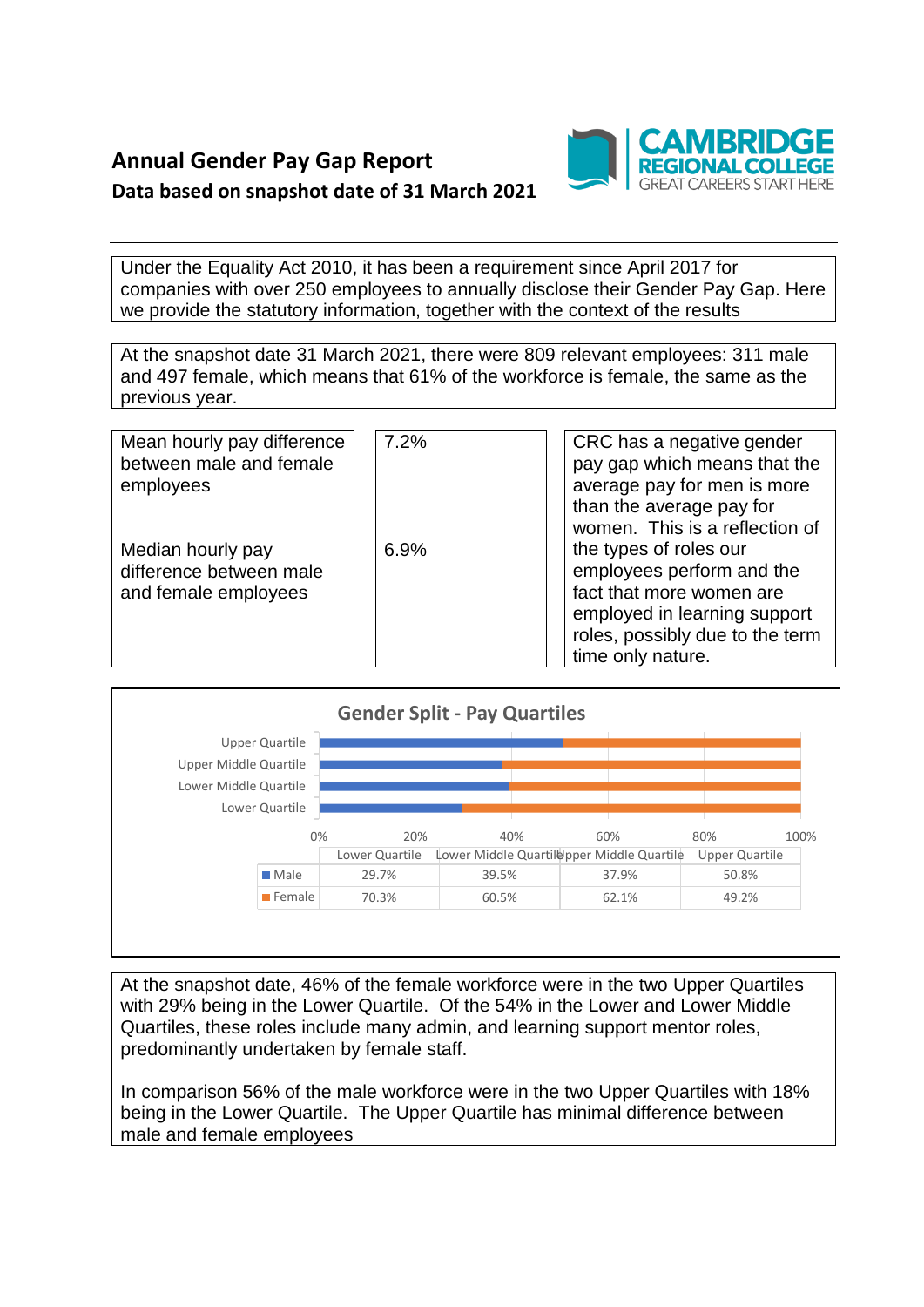## **How Does Our Gender Pay Gap Compare?**

| <b>Gender Pay Gap</b>   | <b>Mean</b><br>2021 % | <b>Mean</b><br>2020 % | <b>Median</b><br>2021 % | <b>Median</b><br>2020 % |
|-------------------------|-----------------------|-----------------------|-------------------------|-------------------------|
| <b>CRC</b>              | 7.2                   | 10.2                  | 6.9                     | 11.1                    |
| <b>Public Sector</b>    | 14.8                  | 11.4                  | 18                      | 11.2                    |
| <b>Private Sector</b>   | 17.8                  | 14.3                  | 19.6                    | 14.1                    |
| Education               | 17.6                  | 17.1                  | 25.4                    | 24.6                    |
| <b>Higher Education</b> | 18.3                  | 18.2                  | 16.2                    | 9.9                     |

## **What are the underlying causes of Cambridge Regional College's gender pay gap?**

Under the law, men and women must receive equal pay for:

- the same or broadly similar work;
- work rated as equivalent under a job evaluation scheme; or
- work of equal value.

Cambridge Regional College is committed to the principle of equal opportunities and equal treatment for all employees, regardless of sex, race, religion or belief, age, marriage or civil partnership, pregnancy/maternity, sexual orientation, gender reassignment or disability. It has a clear policy of paying employees equally for the same or equivalent work, regardless of their sex (or any other characteristic set out above). As such, it:

- evaluates job roles and pay grades as necessary to ensure a fair structure.
- Operates transparent pay scales across all roles.

Cambridge Regional College is therefore confident that its gender pay gap does not stem from paying men and women differently for the same or equivalent work. Rather its gender pay gap is the result of the roles in which men and women work within the organisation and the salaries that these roles attract.

For example, in departments such as construction and engineering, recruitment is particularly challenging and market allowances are used to support recruitment where posts are identified as difficult to fill. These sectors are still predominantly male orientated. However, where market allowances are applied, consideration is given to the gender pay gap and salaries aligned for female and male staff within that department where appropriate.

The College has a good range of family friendly leave schemes and a comprehensive flexible working scheme. The College will look to consider what, if any, improvements could be made to support working parents' further.